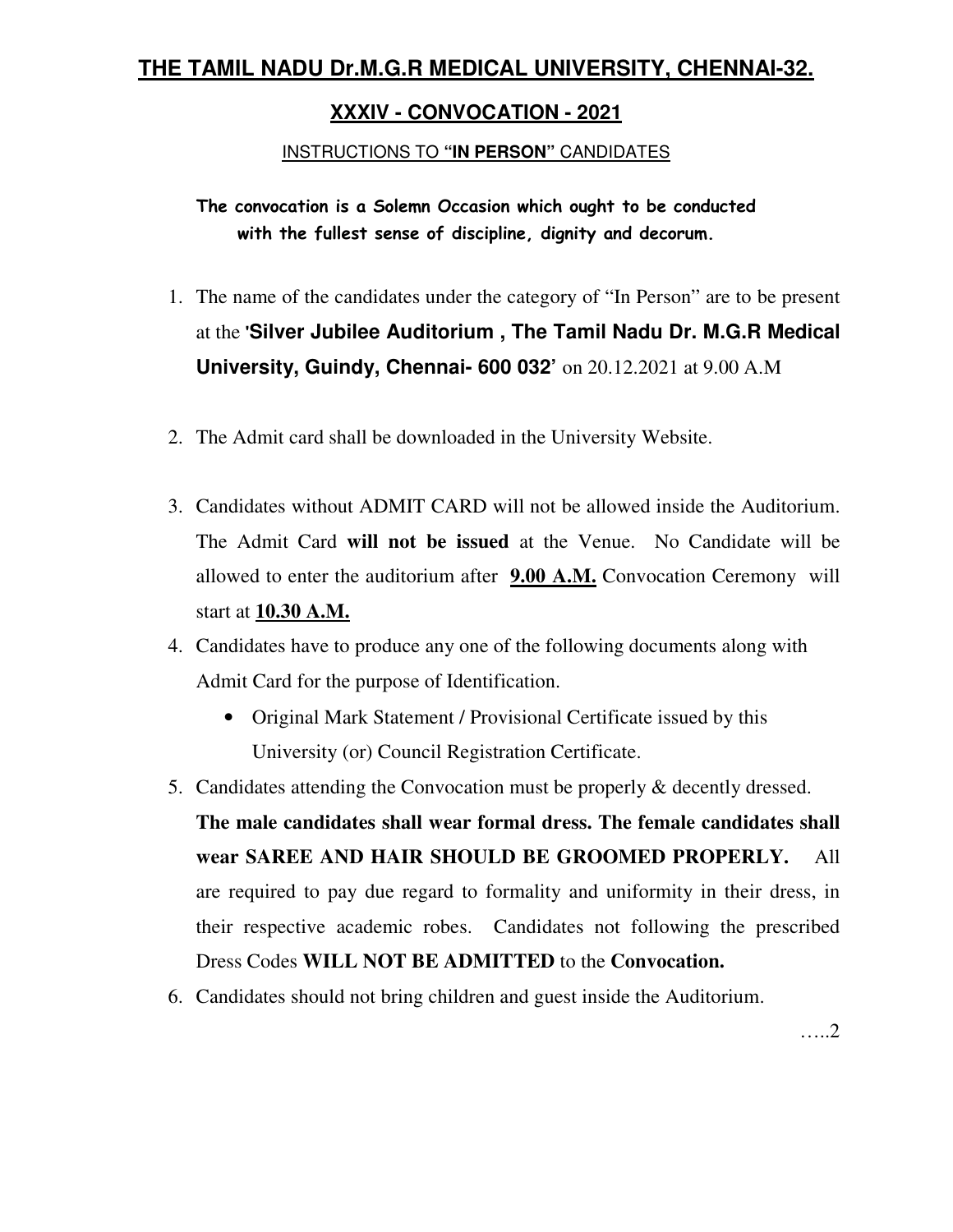7. Eatables, Water Bottles, Cigarettes, Matchbox, Lighters, Handbags, Briefcases, Mobile Phones, Cameras, Smart Phones, IPods, Note Pads, Weapons and Electronic Gadgets will not be allowed inside the Auditorium.

### **HIRING CHARGES FOR CONVOCATION ROBES :**

The candidates who are receiving the Ph.D Degree Certificates and Medal & Certificate of Honour are requested to remit the below mentioned hiring charges for Convocation robes in the form of cash to M/s. Welcome Dress Maker, Chennai who will be available on the day of Convocation at 8.00 a.m.

| Ph.D.,                      | Rs. 1000/- $*$ |
|-----------------------------|----------------|
| U.G. / P.G Medal Candidate- | Rs. $1000 -$   |

#### **\*( Rs. 500/- Hiring changes + Rs. 500/- Security Deposit)**

Further, the Security Deposit of Rs. 500/- ( Rupees Five hundred only) will be returned while returning back the robes by the candidate after Convocation over.

8. If the "In Person" Candidates who have not attended the Convocation, those candidates will have to pay the penal fee for obtaining their Degree Certificate from the University as per the existing rules.